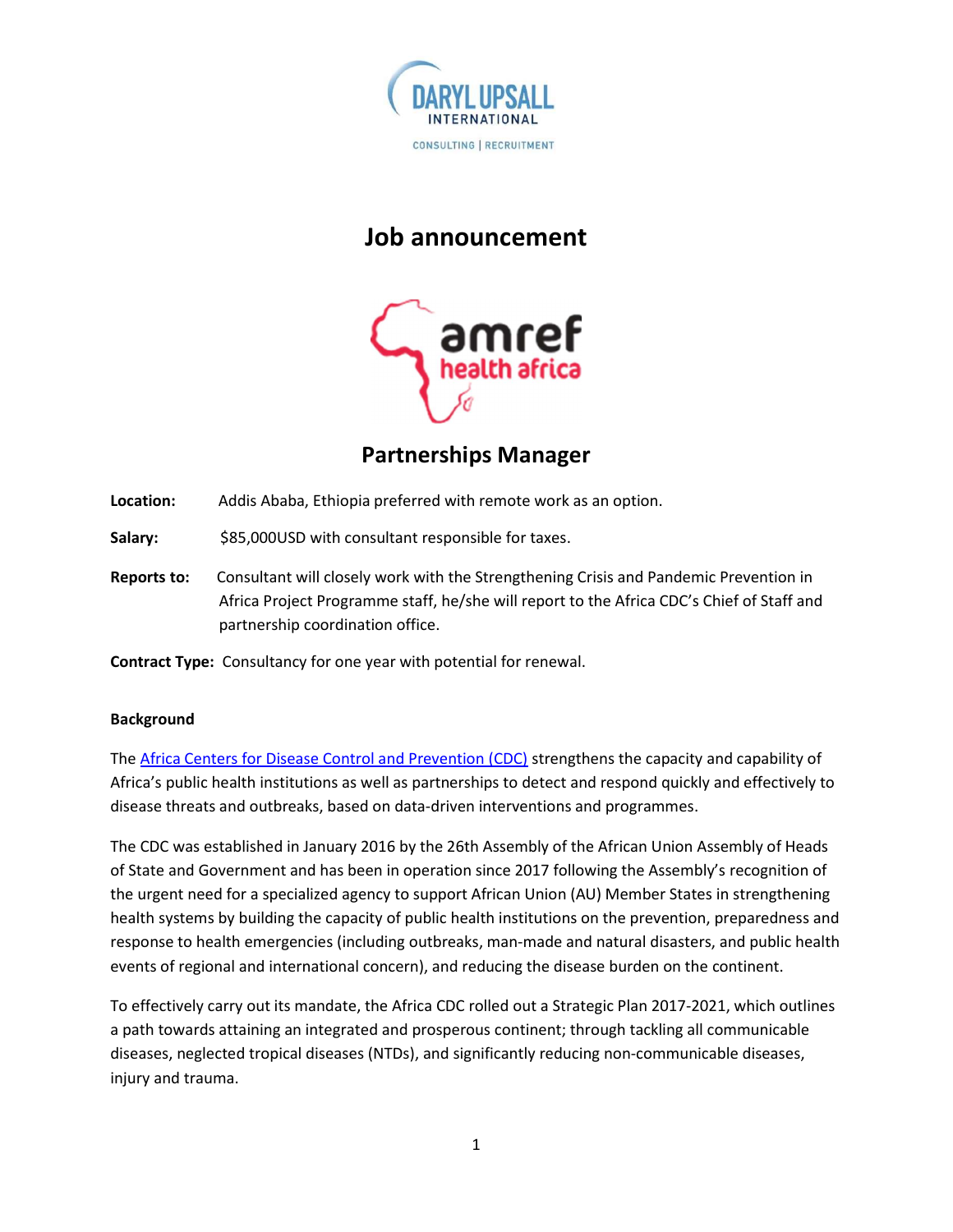

Amref Health Africa as the largest health development non-governmental international organisation based in Africa is committed to improving health and health has a mission to increase sustainable health access to communities in Africa through solutions in human resources for health, health services delivery and investments in health. Amref Health Africa and the CDC are working in partnership to achieve their combined mandates.

As part of their partnership, Amref Health Africa has been tasked to support the Africa CDC to address challenges faced in strengthening health systems through two key outputs:

- i) Organizational development and project management capacities of the Africa CDC strengthened.
- ii) Partnership management of the Africa CDC strengthened.

To achieve this aim, Amref Health and the CDC are jointly seeking to recruit a consultant to undertake a partnership status review, develop a partnership management strategy and support the development of a Partnership Management Information System (PMIS).

### Assignment scope and deliverables

The overall goal of the assignment is to develop a partnership strategy and implementation plan.

#### Objectives:

Specifically, the assignment will seek to:

#### Carry out Africa CDC partnerships situational analysis

- i. Review existing partnership and stakeholder assessment and management documents.
- ii. Carry out current Africa CDC partnerships inventory and opportunities.
- iii. Drawing an assessment tool as required.
- iv. Identifying participants of the process.
- v. Scheduling sessions with the participants.
- vi. Documenting the current Africa CDC's partnership situational analysis.

#### Development of a Partnership Strategy within the following activities:

- i. Draft partnership identification and mapping process.
- ii. Develop partnership strategy and Implementation tools.
- iii. Develop policies and procedures on partnership and stakeholder engagement in alignment with the Africa Union policies and procedures.
- iv. Develop work plans and reports for strategic partnerships.
- v. Induct Africa CDC staff to the developed strategy and implementation tools.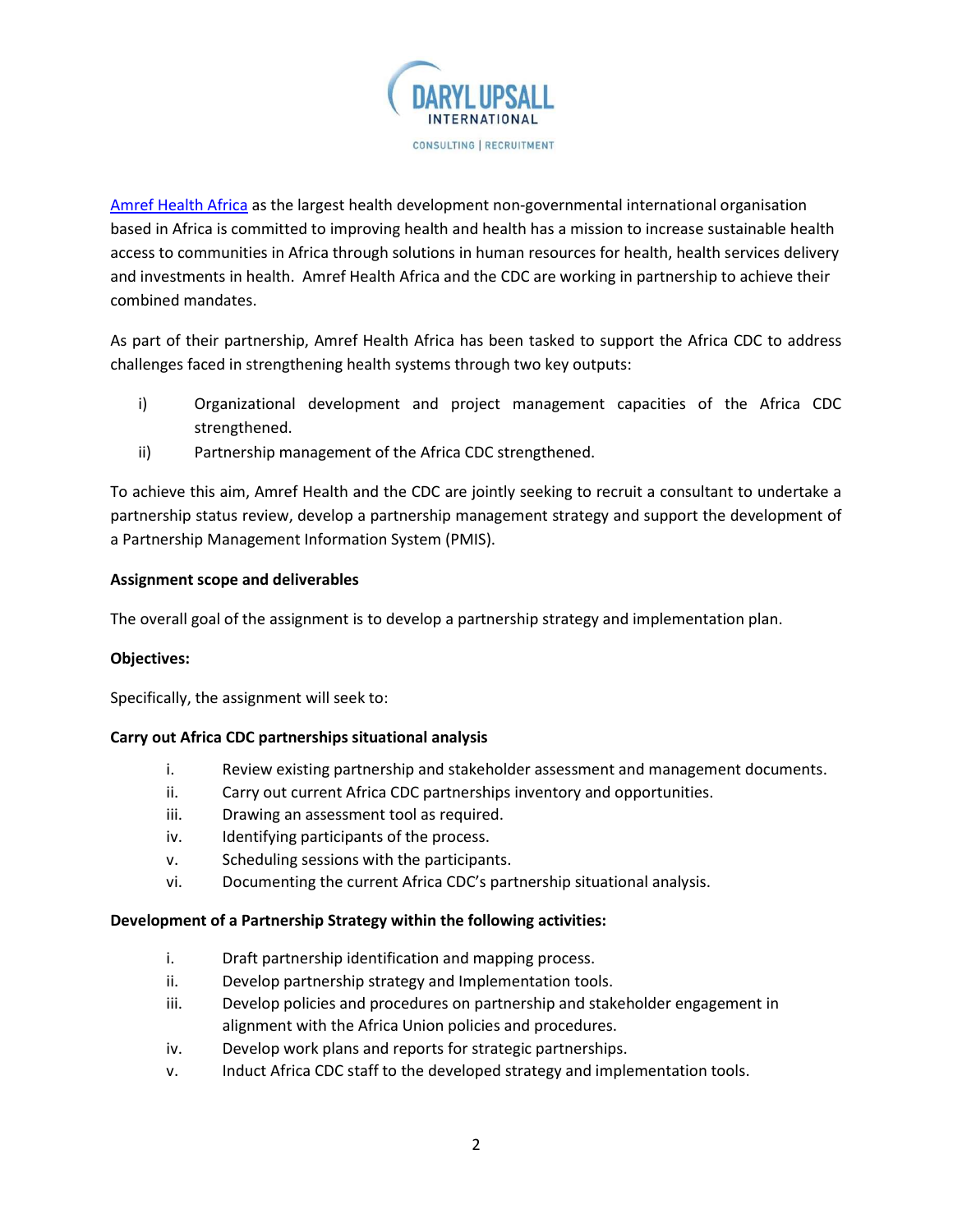

#### Participate in PMIS development

i. Support the development, pre-test and launch of the PMIS.

#### Expected Deliverables of the Assignment

The consultant will be expected to deliver:

- 1. A comprehensive, edited report on inventory status of Africa CDC partnerships within two months of starting the assignment.
- 2. A partnership strategic plan, including identifying key partners and stakeholders.
- 3. A detailed partnership implementation plan and standard operating procedures.
- 4. Presentations and reports to SCPPA partners.
- 5. A fully functional Africa CDC Partnership Management Information System.
- 6. A detailed report of the Induction of Africa CDC staff to the partnership strategy, tools, systems, and policies.

#### Professional experience required

- Ideally 7- 10 years of relevant professional experience in partnership development (with CDC partners such as; institutional, governments, embassies etc.).
- Experience in Africa is ideal but not mandatory.
- Manged complex political situations with high level stakeholders.
- Successful track record of developing partnership strategies and their subsequent implementation.
- Excellent communication skills with good interpersonal and negotiation skills; well-able to explain complex issues to others and present the organization in an engaging and concise manner.
- Good understanding of current humanitarian issues and priorities in Africa.
- Demonstrated project management and organizational skills.
- Experience supporting the implementation of PMIS.

#### Certifications and education required

- University degree or equivalent experience in Business Administration, Marketing, Economics, Communications, International Relations, Finance, or another field relevant to the role.
- Fluent in English, French desirable.
- Excellent digital literacy (MS Office, CRMs, business intelligence tools, etc.).
- Project Management Qualification, an asset.